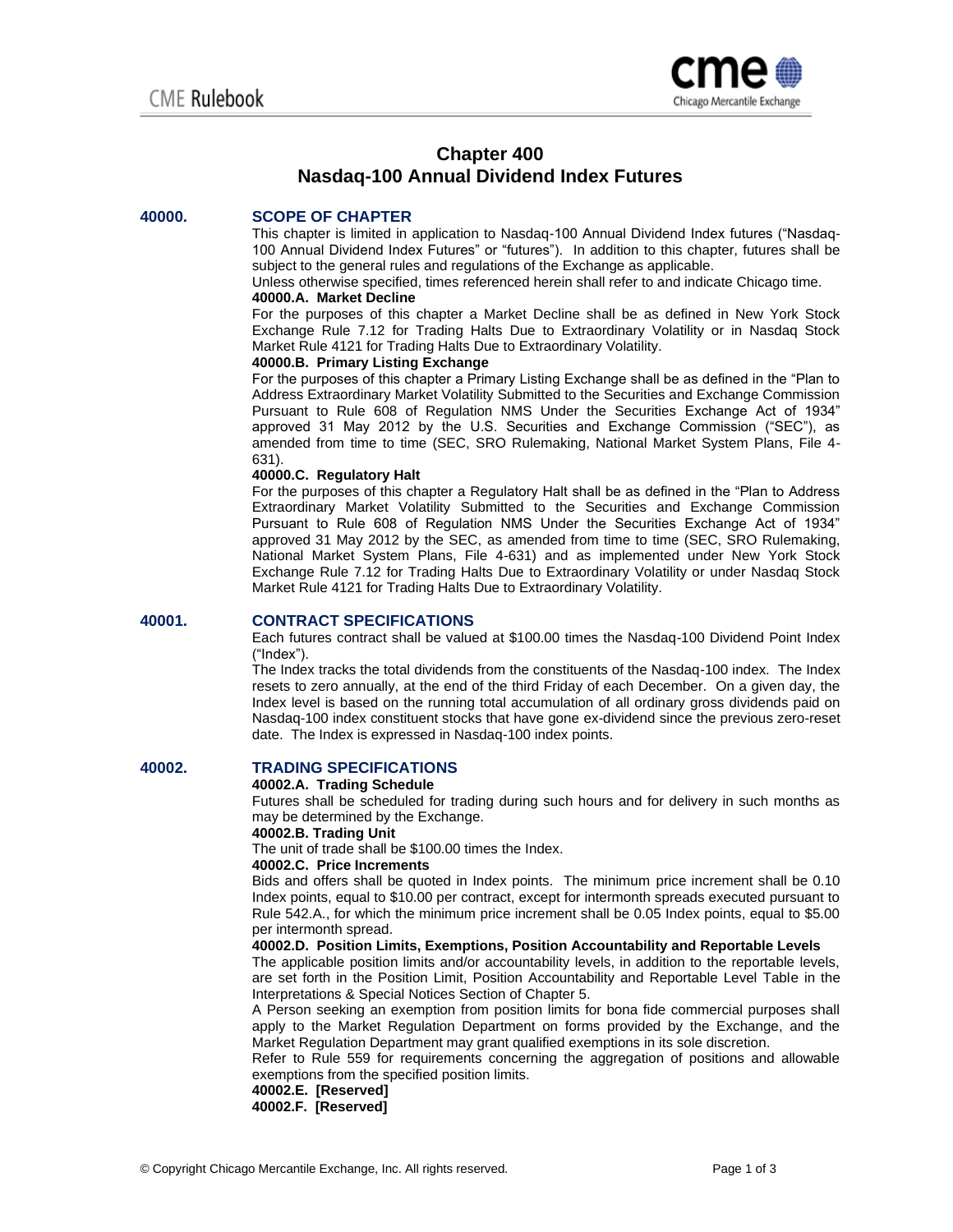

### **40002.G. Termination of Trading**

Trading in expiring futures shall terminate at the regularly scheduled start of trading on the primary listing exchange on the Business Day scheduled for determination of the Final Settlement Price (Rule 40003.A.) for such futures.

#### **40002.H. [Reserved]**

#### **40002.I. Price Limits and Trading Halts**

There shall be no futures trading when trading is halted in the Primary Futures Contract Month pursuant to Rule 35902.I. In accordance with Rule 35902.I. the Exchange shall determine, in its sole discretion, the futures delivery month that represents such Primary Futures Contract Month.

#### **40002.J. Trading Prohibition**

The following persons are prohibited from trading in futures (each, a "Prohibited Person"):

1. Any person who is a director or officer, subject to Section 16 of the Securities Exchange Act of 1934 as amended from time to time, of a corporation that is a constituent of the Nasdaq-100 index.

2. Any person who is in possession of material non-public information relating to ordinary cash dividends of a constituent corporation of the Nasdaq-100 index, including (but not limited to) information concerning the timing or amount of any ordinary cash dividend.

### **40002.K. Acceptance for Clearing**

A clearing member shall not accept an order for futures contracts from any person, whether such person is trading for its own account or for the account of another person, unless such person provides to the clearing member at or before the time of the order a representation and covenant that, at the time such order is accepted or executed, or the position is held, such person and, as applicable, the other person for whose account such person is trading, is not a Prohibited Person (Rule 40002.J.).

#### **40003. SETTLEMENT PROCEDURES**

# Delivery shall be by cash settlement.

# **40003.A. Final Settlement Price**

For a futures contract for a given delivery month, the Final Settlement Price shall be the Index value determined on the third Friday of such delivery month, based on the accumulation of all ordinary gross dividends paid on Nasdaq-100 index constituent stocks that have gone exdividend since the Index's previous zero-reset date.

If the Index is not scheduled to be published on the third Friday of the contract delivery month, then such Final Settlement Price shall be scheduled for determination on the first preceding Business Day on which the Index is scheduled to be published.

#### **40003.B. Final Settlement**

Clearing members holding open positions in an expiring futures contract at its termination of trading (Rule 40002.G.) shall make payment to or receive payment from the Clearing House in accordance with normal variation margin procedures based on such expiring contract's Final Settlement Price (Rule 40003.A.).

#### **40004. [RESERVED]**

**40005. [RESERVED]** 

**40006. [RESERVED]** 

## **INTERPRETATIONS AND SPECIAL NOTICES RELATING TO CHAPTER 400**

Nasdaq-100 Dividend Index Futures (Products) are not sponsored, endorsed, sold or promoted by the Nasdaq Stock Market, Inc. (including its affiliates) (Nasdaq, with its affiliates, are referred to as the Corporations). The Corporations have not passed on the legality or suitability of, or the accuracy or adequacy of descriptions and disclosures relating to, the Products. The Corporations make no representation or warranty, express or implied, to the holder of any position in the Products or any member of the public regarding the advisability of investing in financial instruments generally or in the Products particularly, or the ability of the Nasdaq-100 Index to track general stock market performance. The Corporations' only relationship to Chicago Mercantile Exchange Inc. (Licensee) is in the licensing of certain trademarks, service marks, and trade names of the Corporations and the use of the Nasdaq-100 Index, which is determined, composed and calculated by Nasdaq without regard to Licensee or the Products. Nasdaq has no obligation to take the needs of the Licensee or